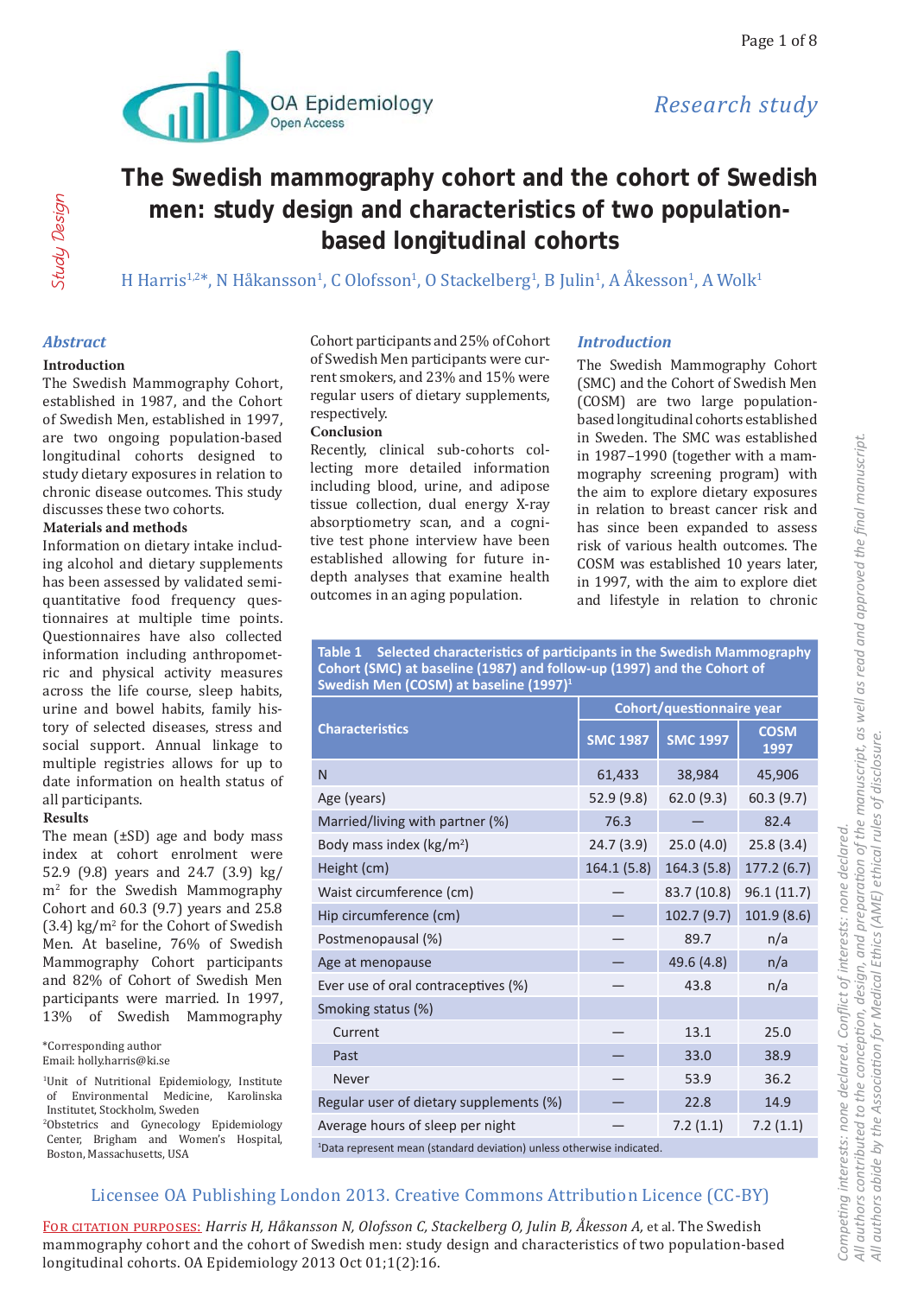

# Research study



Figure 1: Description of recruitment and data collection for the Swedish Mammography Cohort (SMC; 1987–2009) and the Cohort of Swedish Men (COSM; 1997-2009).

diseases. Since then, additional questionnaire data have been collected and sub-cohorts with biological specimens have been established making these cohorts a valuable resource for the scientific community. The aim of this study was to discuss the study design and characteristics of these two population-based longitudinal cohorts.

#### **Materials and methods**

The SMC and the COSM are coordinated by the Unit of Nutritional Epidemiology within the Institute of Environmental Medicine at the Karolinska Institute, Stockholm. Sweden<sup>1</sup>. This work conforms to the values laid down in the Declaration of Helsinki (1964). The protocol of this study has been approved by the relevant ethical committee related to our institution in which it was performed.

All subjects gave full informed consent to participate in this study.

#### SMC<sub>.</sub>

#### Recruitment

From March 1987 to December 1990, all women living in Uppsala County of central Sweden and who were born in 1914 through 1948 (n = 48,517) and all women living in the adjacent Västmanland County (n = 41,786) who were born in 1917 through 1948 received an invitation by mail to participate in a population-based mammography screening program (Figure 1). The invitation included a six-page questionnaire that sought information on diet and alcohol intake (67-item Food Frequency Questionnaire [FFQ]), parity, age at first birth, family history of breast cancer, weight, height, education level and marital status. Women were

asked to return the completed questionnaire in-person at their mammogram appointment. Seventy-four per cent of women returned a completed questionnaire. After excluding those with an incorrect or missing national registration number, cancer diagnosis (except non-melanoma skin cancer) before baseline, implausible total energy intake (three standard deviations [SD] from the mean value for log-transformed energy intake). those outside the age-range of 38-76 years, or other missing data, the final baseline cohort consisted of 61,433 women. Characteristics of the SMC at baseline are presented in Table 1.

#### **1997 SMC questionnaire**

In the fall of 1997, a second extended questionnaire was sent to all SMC members ( $n = 56,030$ ) who were still alive and residing in the study area (Figure 1). The 1997 questionnaire collected

## Licensee OA Publishing London 2013. Creative Commons Attribution Licence (CC-BY)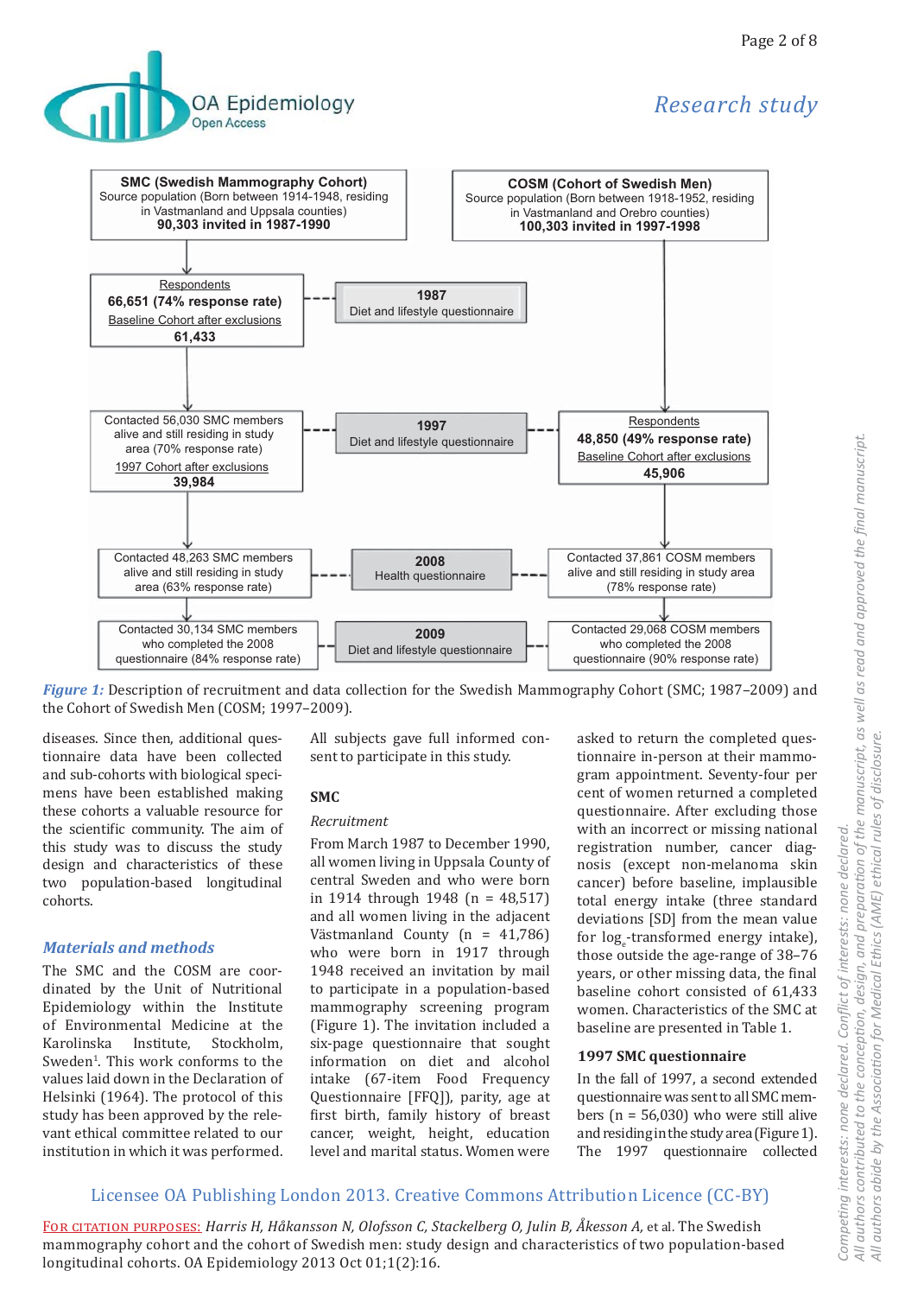

information on diet and alcohol intake (96-item FFQ), dietary supplements, family history of cancer and myocardial infarction, age at menarche, history of oral contraceptive use, age at menopause, postmenopausal hormone use, disease diagnoses, body weight across the life course (birth weight through weight at age 80 years), current waist and hip circumferences, medication use and lifestyle factors including history of cigarette smoking, physical activity (at ages 15, 30, 50 and current) and sleep habits. The response rate for the 1997 questionnaire was 70%. After exclusion of those with an incorrect or missing national registration number the final 1997 cohort consisted of 38,984 participants. Characteristics of the SMC in 1997 are presented in Table 1. The SMC population is comparable to the general Swedish population with regards to age distribution, education level and body mass index (BMI; see Table 2).

#### 2008 and 2009 SMC questionnaires

In 2008, a third questionnaire was sent to all cohort members ( $n = 48,263$ ) that had completed the 1987 FFQ (response rate 63%; Figure 1). The 2008 questionnaire collected information including general health status, disease diagnoses, current body weight, height, waist and hip circumferences, dental health, medication use, sleep habits, urine and bowel habits, family history of selected diseases, stress and social support. In 2009, a fourth questionnaire collecting information on diet and alcohol intake (132-item FFQ), dietary supplements, smoking, physical activity, and sun habits was sent to women who completed the 2008 questionnaire (84% response rate). The complete questionnaires can be accessed at: http://ki.se/imm/ nutrition-en.<sup>1</sup>

#### COSM

#### Recruitment

In the fall of 1997, all men born in 1918 through 1952 living in Västmanland and Örebro counties in central Sweden  $(n = 100,303)$  received an invitation to

Table 2 Comparison of the Swedish Mammography Cohort (SMC) and the Cohort of Swedish Men (COSM) with the Swedish population in 1997 for women aged 48-83 years and men aged 45-79 years, regarding age distribution, educational level and body mass index<sup>1</sup>

| <b>SMC 1997</b> | <b>Female</b><br>Population,<br>aged 48-83<br>years, 1997 <sup>2</sup> | <b>COSM 1997</b> | <b>Male</b><br><b>Population</b><br>aged 45-79<br>years, 1997 <sup>2</sup> |
|-----------------|------------------------------------------------------------------------|------------------|----------------------------------------------------------------------------|
|                 |                                                                        |                  |                                                                            |
| 38,984          | 1,633,520                                                              | 45,906           | 1,594,952                                                                  |
|                 |                                                                        | 15.9             | 19.5                                                                       |
| 28.5            | 27.6                                                                   |                  |                                                                            |
|                 |                                                                        | 18.8             | 20.8                                                                       |
| 17.9            | 15.0                                                                   | 15.9             | 15.6                                                                       |
| 14.5            | 12.7                                                                   | 13.1             | 12.5                                                                       |
| 13.5            | 12.7                                                                   | 14.1             | 11.6                                                                       |
| 12.4            | 12.7                                                                   | 12.4             | 10.8                                                                       |
| 10.1            | 12.1                                                                   | 9.9              | 9.2                                                                        |
| 2.9             | 7.3                                                                    |                  |                                                                            |
|                 |                                                                        |                  |                                                                            |
| 33,914          | 1,316,743                                                              | 41,382           | 144,585                                                                    |
| 78.9            | 78.7                                                                   | 82.3             | 77.1                                                                       |
| 20.5            | 19.9                                                                   | 17.3             | 21.0                                                                       |
|                 |                                                                        |                  |                                                                            |
| 37.6            | 38.8                                                                   | 54.5             | 57.2                                                                       |
| 45.7            | 47.4                                                                   | 59.1             | 60.3                                                                       |
| 49.7            | 52.0                                                                   | 59.8             | 57.0                                                                       |
| 43.0            | 42.3                                                                   | 47.5             | 43.0                                                                       |
|                 |                                                                        |                  |                                                                            |

<sup>1</sup>All values are percentages unless otherwise indicated. Percentages may not add up due to missing values. <sup>2</sup>Data from Official Statistics Sweden (OSS).

<sup>3</sup>Educational level reported are for those ≤74 years of age since data from OSS were not available for older ages.

<sup>4</sup>Proportion of overweight (body mass index >25 kg/m<sup>2</sup>) people within each age group.

participate in the study, along with a self-administered questionnaire (Figure 1). The questionnaire, the same as used for the SMC in 1997, with the exception of some sex-specific questions, collected information on diet and alcohol intake (96-item FFQ), dietary supplements, family history of selected diseases, disease diagnoses, body weight across the life course, current waist and hip circumferences, medication use, lower urinary tract symptoms (International Prostate Symptom Score [I-PSS]) and lifestyle factors including history of cigarette smoking and physical activity (at ages 15, 30, 50 and current). A total of  $48,850$  ( $49\%$ ) men returned a completed questionnaire via mail. After excluding those with an incorrect or missing national registration number, cancer diagnosis (except nonmelanoma skin cancer) before baseline, death before baseline or other missing data the final baseline cohort consisted of 45,906 men. Characteristics of the COSM at baseline are presented in Table 1. The COSM population is comparable to the general Swedish population with regards to age distribution, education level and BMI (Table 2).

#### 2008 and 2009 COSM questionnaires

In 2008, a second questionnaire was sent to all COSM members ( $n =$ 37,861) who were still alive. The

## Licensee OA Publishing London 2013. Creative Commons Attribution Licence (CC-BY)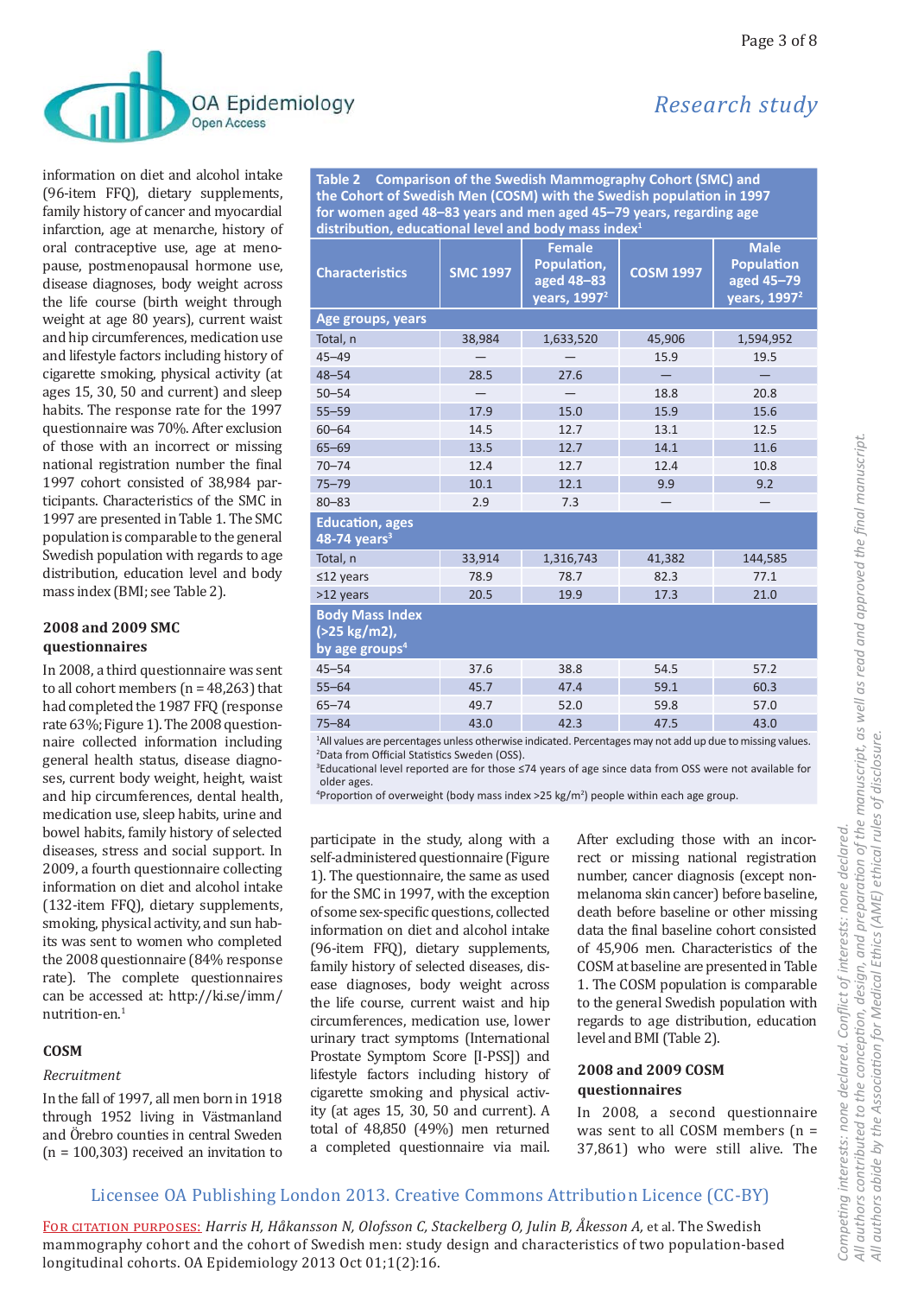

2008 questionnaire collected information including general health status, disease diagnoses, current weight, height, waist and hip circumferences, dental health, medication use, sleep habits, urine (I-PSS) and bowel habits, family history of selected diseases, stress and social support (78% response rate). In 2009, a third questionnaire collecting information on diet and alcohol intake (132-item FFQ), dietary supplements, smoking, physical activity, and sun habits was sent to men who completed the 2008 questionnaire (90% response rate). The complete questionnaires can be accessed at: http://ki.se/imm/nutrition-en<sup>1</sup>.

#### Questionnaire validation and reproducibility

Intake of nutrients and total energy were calculated from the food frequency questionnaires using food composition values obtained from the Swedish National Administration Database<sup>2</sup>. The reproducibility and validity of the FFQs used by the SMC and COSM have been assessed for foods, nutrients, dietary supplements, glycaemic index and glycaemic load by comparison with multiple 24-hour recall interviews and/or diet records<sup>3-7</sup>. In addition, FFQ-based estimates of total antioxidant capacity (TAC) have been validated with plasma TAC<sup>8</sup>, and fatty acid dietary intake has been validated with subcutaneous adipose tissue<sup>9</sup>. Exposure to environmental pollutants via foods has also been validated, including dietary polychlorinated biphenyls (PCB) exposure in relation to PCB concentrations in serum<sup>10</sup> and dietary cadmium exposure in relation to cadmium urine concentrations<sup>11</sup>. The physical activity questionnaire data have also been validated using 7-day activity records and accelerometers<sup>12</sup>.

#### Follow-up of the cohorts through **Registry Linkages**

Using each participant's Swedish personal identity number<sup>13</sup>, the SMC and the COSM are linked annually to multiple registries to ensure up to date information on all participants health status (Table 3). There are two main types of registries in Sweden, Health Data Registries and Quality Registries (national and regional) $14,15$ .

#### **Health data registries**

The Health Data Registries are the responsibility of the Department of Statistics. Monitoring and Evaluation *(previously)* called the Epidemiological Centre) at the National Board of Health and Welfare (NBHW) and cover the entire Swedish population<sup>16</sup>. They include the National Patient Registry which encompasses the National Inpatient Registry (IPR; also called the Hospital Discharge Registry) and the National Outpatient Registry (OPR); the Cancer Registry; and the Prescribed Drug Registry<sup>14</sup>. The National IPR and OPR contain information about dates of admission and discharge, hospitals or clinics providing care, procedures, and main and secondary diagnoses (coded with international classification of disease codes)<sup>17</sup>. National coverage of the IPR has been 100% since 1987, while coverage of the OPR was  $\sim 80\%$  in 2007. As of 2011, 99% of all somatic and psychiatric hospital discharges were registered in the IPR and a primary diagnosis was listed for 99% of all discharges. A review of the validity of the IPR by Ludvigsson et al. found positive predictive values (PPVs) of IPR diagnoses of 85-95% for most diagnoses, with PPVs for specific diagnoses of 98-100% for myocardial infarction, 82-97% for heart failure, 99% for stroke/transient ischemic attack, 87-96% for rheumatoid arthritis, 95-98% for hip fractures and 99% for acute pancreatitis<sup>17</sup>.

The Cancer Registry (established in 1958) contains basic information on all individuals diagnosed with cancer in Sweden including site of tumour, histological type (from 1993), and stage (from 2004). The Swedish National Cancer Registry

is estimated to be nearly 100% complete<sup>18</sup>. The Prescribed Drug Registry contains information about drugs dispensed under prescription at pharmacies (including dispensed amount, dosage, substance, brand name and formulation) and has been available for linkage since 2005<sup>19</sup>. The NBHW is also responsible for the Cause of Death Registry (established in 1961), which includes information about dates and causes of death. It is has been estimated that 93% of all deaths in Sweden are reported to the registry within 10 days and 100% are reported within 30 days<sup>13</sup>. These Health Data Registries are mandated by law and thus are an excellent source of medical information. In addition to the Health Data Registries described above, the NBHW also has a Care for the Elderly Registry and Persons with Impairments Registry, both established in 2007.

Besides the registries available through the NBHW, the government agency Statistics Sweden has information available regarding socioeconomic status and demographics including level of education, income, employment/unemployment, early retirement due to disability, marital status, regional migration, immigrations and emigrations. Statistics Sweden is also responsible for the Multi-Generation Registry, through which family linkage (parents, siblings, children and cousins) and joint linkage with the NBHW may provide opportunities to study family history of diseases. The Multi-Generation Registry contains information on individuals born from 1932 and onwards.

#### **Quality registries**

The National Quality Registries (approximately  $n = 73$  receiving governmental funding as of June 2013) and regional quality registries contain more detailed clinical information then the Health Data Registries described above. These registries contain individualised data concerning

## Licensee OA Publishing London 2013. Creative Commons Attribution Licence (CC-BY)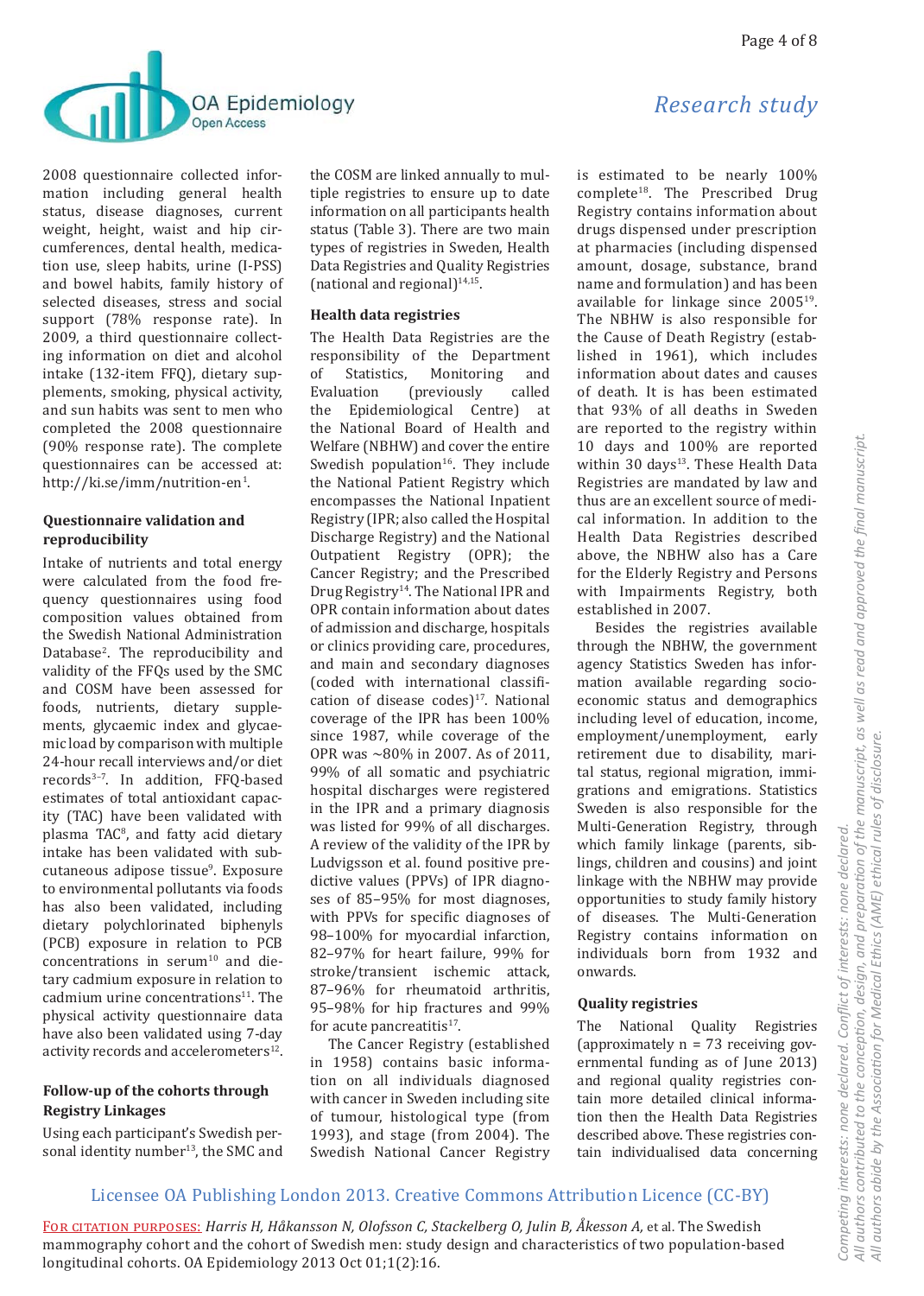

# Research study

Page 5 of 8

| Table 3 Selected registries available for linkage to the Swedish Mammography Cohort (SMC) and the Cohort of Swedish<br>Men (COSM) |                                                  |                                                                                       |                                                                                                                                                                                                                                                                 |  |
|-----------------------------------------------------------------------------------------------------------------------------------|--------------------------------------------------|---------------------------------------------------------------------------------------|-----------------------------------------------------------------------------------------------------------------------------------------------------------------------------------------------------------------------------------------------------------------|--|
| <b>Name of registry</b>                                                                                                           | <b>Type of registry</b>                          | Year established/coverage                                                             | <b>Selected variables</b>                                                                                                                                                                                                                                       |  |
| <b>National Patient</b><br><b>Registry (National</b><br>Inpatient Registry and<br>National Outpatient<br>Registry)                | <b>Health Data Registry</b>                      | 100% coverage of in-patients<br>since 1987<br>80% coverage of out-patients in<br>2007 | Dates of admission and<br>discharge<br>Hospital and clinic codes<br>Procedures<br>Main and secondary<br>diagnoses                                                                                                                                               |  |
| <b>Cancer Registry</b>                                                                                                            | <b>Health Data Registry</b>                      | Established in 1958<br>Estimated to be nearly 100%<br>complete                        | Site of tumour<br>Histological type (from 1993)<br>Stage (from 2004)                                                                                                                                                                                            |  |
| <b>Prescribed Drug</b><br>Registry                                                                                                | <b>Health Data Registry</b>                      | Available for linkage since 2005                                                      | Drugs dispensed under<br>prescription<br>Dispensed amount<br><b>Dosage</b><br>Substance<br><b>Brand name</b><br>Formulation                                                                                                                                     |  |
| Cause of Death<br>Registry                                                                                                        |                                                  | Established in 1961<br>100% complete                                                  | Date of death<br>Cause(s) of death                                                                                                                                                                                                                              |  |
| <b>National Prostate</b><br><b>Cancer Registry</b>                                                                                | <b>National Quality Registry</b>                 | Established in 1996                                                                   | <b>TNM</b> stage<br>Gleason grade<br><b>PSA values</b><br>Treatment<br>Prostate volume (from 2007)<br>Type of prostatectomy<br>(from 2007)<br>Type of radiotherapy<br>(from 2007)                                                                               |  |
| Registry                                                                                                                          | National Breast Cancer National Quality Registry | Established in 2007*                                                                  | Tumour characteristics<br>(i.e. receptor status)<br><b>TNM</b> stage<br>Grade<br>Treatment<br>Type of surgery<br>Long- and short-term<br>complications<br>Waiting times for diagnosis<br>and treatment                                                          |  |
| <b>National Diabetes</b><br>Registry                                                                                              | <b>National Quality Registry</b>                 | Established in 1996                                                                   | Diabetes type<br><b>Treatment</b><br>Weight and height<br>Abdominal circumference<br>(from 2007)<br>HbA1c<br>Blood lipids (from 2002)<br><b>Blood pressure</b><br>S-creatinine (from 2002)<br>Micro- and macro-<br>albuminuria<br>Physical activity (from 2007) |  |

\*Prior to 2007 regional breast cancer quality registries allowed for coverage.

#### Licensee OA Publishing London 2013. Creative Commons Attribution Licence (CC-BY)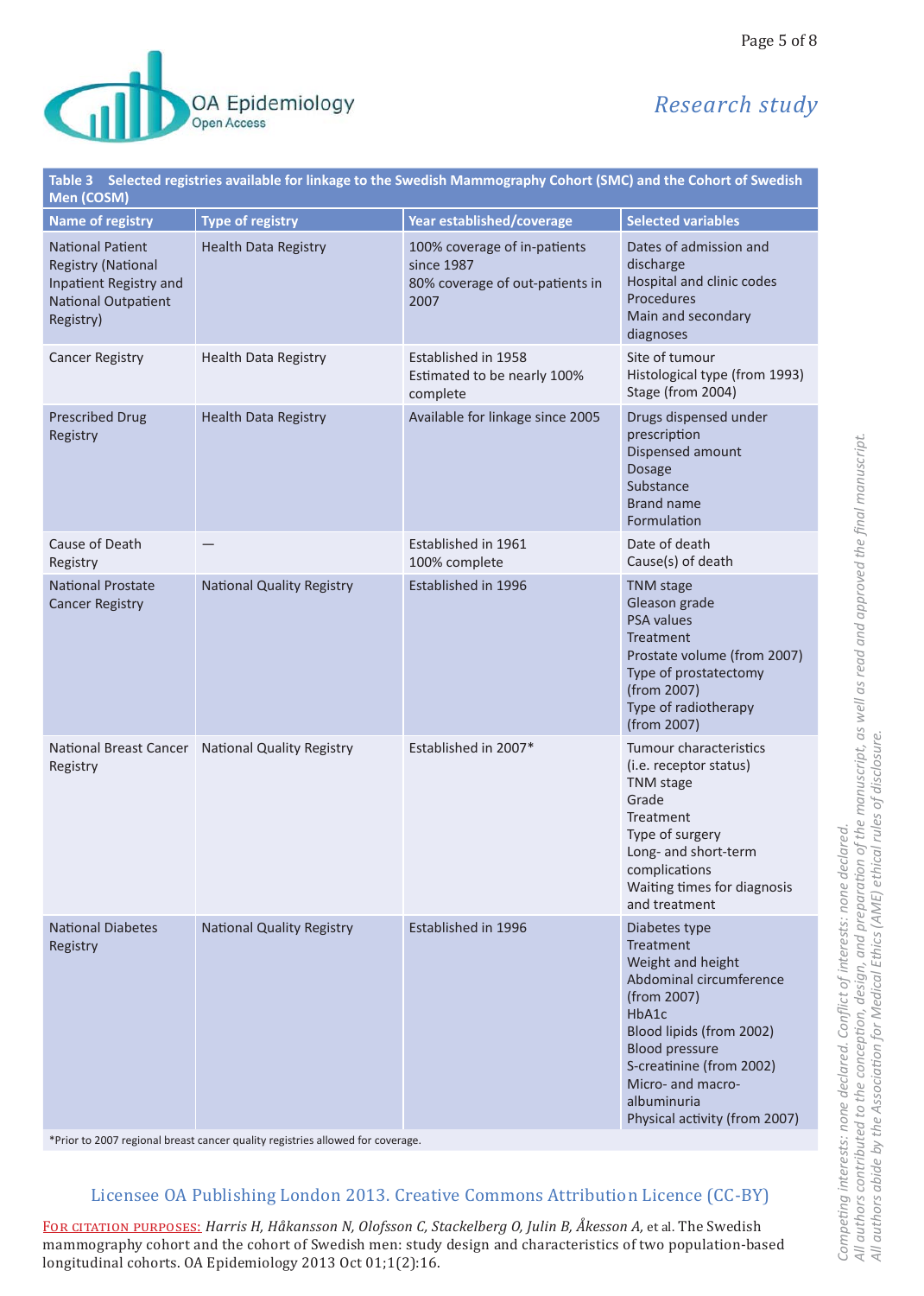

patient problems, medical interventions and outcomes $20$  with the vision of the qualities registries to provide data needed for health care quality improvement<sup>14</sup>. Quality registries<sup>15</sup> that can be linked to the SMC and the COSM include those for cardiovascular disease (including Swedeheart, Heart Failure Registry [RiksSvikt], Vascular Registry in Sweden [Swedvasc], National Qualify Registry for Stroke [Riks-Stroke]), National Diabetes Registry (NDR), cancer-specific quality registries (i.e. National Prostate Cancer Registry, National Breast Cancer Registry, Swedish Gyn-Oncology Registry, Swedish Colon Cancer Registry), Swedish Rheumatoid Arthritis Registry, Swedish Renal Registry and the Swedish National Cataract Registry.

Linkage to these quality registries provides detailed clinical data on a variety of conditions. For example, the NDR (established in 1996) contains a wealth of information on diabetes care including diabetes type, diabetes treatment, body weight, height, HbA1c, blood pressure, micro- and macroalbuminuria, blood lipids (from 2002), s-creatinine (from 2002), abdominal circumference (from 2007) and physical activity (from 2007). The National Prostate Cancer Registry (established in 1996) includes information on tumournode-metastasis  $(TNM)$ stage, Gleason grade, prostate-specific antigen values and treatment. Additional data have been collected since 2007 including prostate volume, type of prostatectomy, and type of radiotherapy. The National Breast Cancer Registry (established in 2007) includes information on tumour characteristics (i.e. hormone receptor status), TNM stage, grade, treatment, type of surgery, long- and short-term complications and waiting-times for diagnosis and treatment. Prior to 2007, regional breast cancer quality registries allowed for coverage and have provided the SMC with data on tumour and treatment characteristics since 1994 in Uppsala County and since 1997 in Västmanland County.

Through these Health Data Registry and Quality Registry linkages, diagnosis data (with data through 2011) for participants in the SMC and COSM have been obtained including cardiovascular disease (CVD;  $n = 31,509$ ; 8,004 MI; 9,321 stroke; 6,719 heart failure), type II diabetes (n = 15,200), cancer (n = 20,319; 3,608 breast; 3,969 prostate), fractures ( $n = 20.027$ ; 5,917 hip fractures), cataract extracts  $(n = 19.855)$ and deaths ( $n = 28,726$ ; 8,441 cancer; 12,203 CVD; Table 4).

# Research study

#### Sub-cohorts

#### SMC-Clinical

Recruitment 1: From 2003 through 2009, 8,311 women under age 85 and living in the town of Uppsala received a diet, lifestyle and physical activity questionnaire with an invitation to participate in a health examination. Sixtyfive per cent of invited participants completed the questionnaire and 61% participated in the health examination which included weight, height, waist, hip, and blood pressure measurements, and a dual-energy X-ray absorptiometry scan ( $n = 5,022$ ). Blood, urine and adipose tissue were also collected at the health exam. Venous blood samples

Table 4 Incident diagnoses of select health conditions and deaths in the Swedish Mammography Cohort (SMC; 1987-2011) and the Cohort of Swedish Men (COSM; 1998-2011)

|                                                                              | <b>Cohort</b>        |                     |  |  |
|------------------------------------------------------------------------------|----------------------|---------------------|--|--|
|                                                                              | SMC ( $n = 61,433$ ) | $COSM (n = 45,906)$ |  |  |
| Cardiovascular disease (CVD)                                                 | 19,638               | 11,871              |  |  |
| Myocardial Infarction                                                        | 4,171                | 3,833               |  |  |
| <b>Heart failure</b>                                                         | 3,762                | 2,957               |  |  |
| Stroke                                                                       | 5,488                | 3,833               |  |  |
| Cancer                                                                       | 11,532               | 8,787               |  |  |
| <b>Breast</b>                                                                | 3,597                | 11                  |  |  |
| Prostate                                                                     |                      | 3,969               |  |  |
| Colorectal                                                                   | 1,439                | 1,009               |  |  |
| Lung                                                                         | 892                  | 638                 |  |  |
| Endometrial                                                                  | 915                  |                     |  |  |
| Ovarian                                                                      | 477                  |                     |  |  |
| Pancreatic                                                                   | 308                  | 165                 |  |  |
| Type II diabetes <sup>1</sup>                                                | 7,980                | 7,223               |  |  |
| Rheumatoid arthritis                                                         | 839                  | 521                 |  |  |
| Fractures                                                                    | 14,767               | 5,260               |  |  |
| Hip fractures                                                                | 4,547                | 1,370               |  |  |
| <b>Cataract extractions</b>                                                  | 13,113               | 6,742               |  |  |
| Kidney stones                                                                | 851                  | 1,297               |  |  |
| Abdominal aortic aneurysm                                                    | 353                  | 1,005               |  |  |
| <b>Total deaths</b>                                                          | 17,181               | 11,545              |  |  |
| <b>CVD</b> deaths                                                            | 7,036                | 5,167               |  |  |
| Cancer deaths                                                                | 5,167                | 3,274               |  |  |
| <sup>1</sup> Includes prevalent diagnoses reported on the 1997 questionnaire |                      |                     |  |  |

#### Licensee OA Publishing London 2013. Creative Commons Attribution Licence (CC-BY)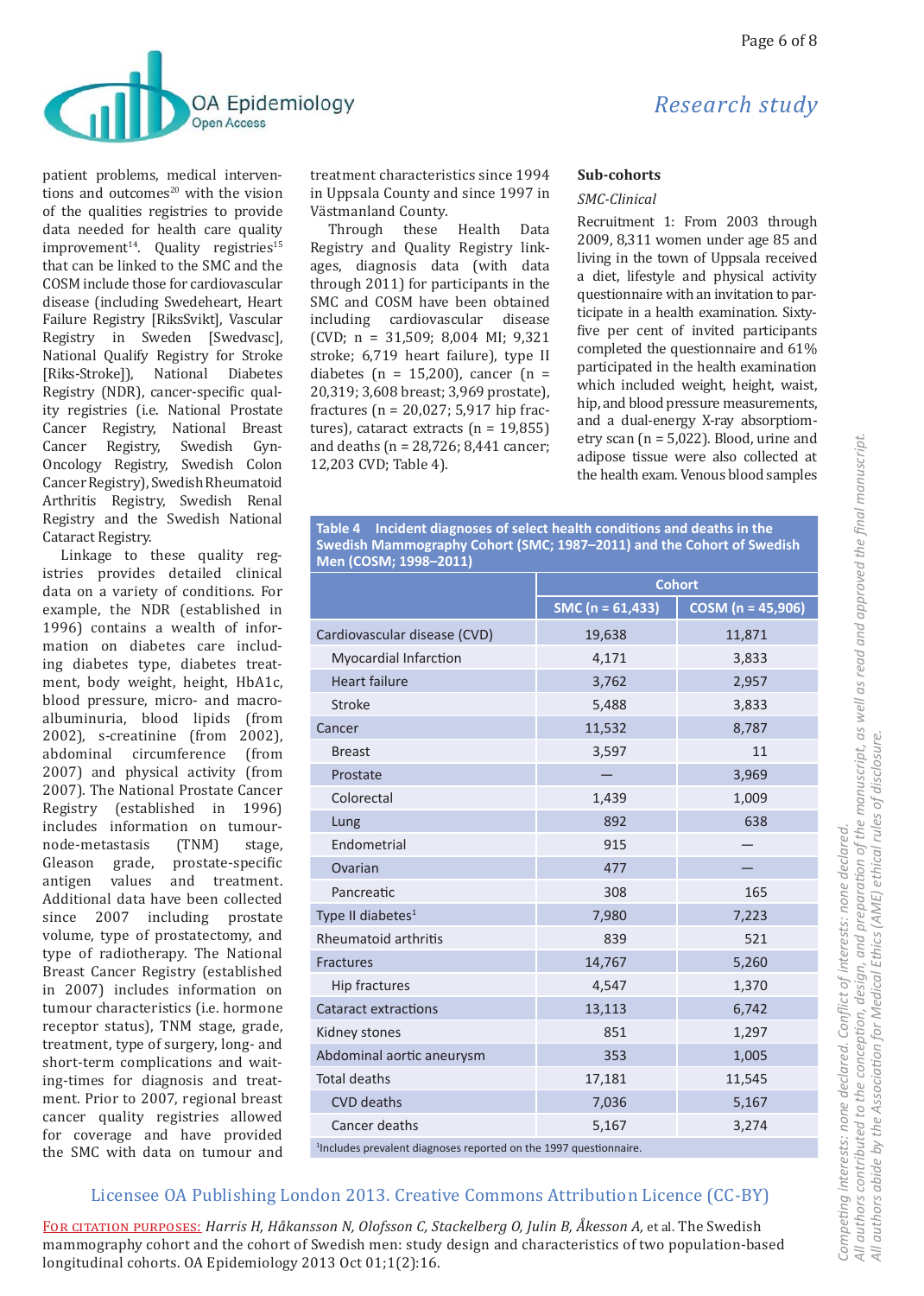

were collected after a 12-hour overnight fast. Samples were immediately centrifuged and separated in a dark room, and stored at −80°C.

A subset of these women completed an additional FFQ and physical activity questionnaire between 2004 and 2006 (n = 303) and wore a physical activity monitor and completed a 7-day activity record (n =  $151$ <sup>12</sup>. A second subset of women  $(n = 116)$ , completed a questionnaire on sun exposure in conjunction with a blood sample collected during the winter months (January-March) and 100 of these women completed the same sun questionnaire and donated a blood sample during the summer (August and September) $^{21}$ .

A second health examination, biological sample collection and diet and lifestyle questionnaire, is planned for this clinical sub-cohort in November 2013.

Recruitment 2: From March 2012 to March 2013, 1,030 women in the SMC who were over age 85 and living in Uppsala County received an invitation to participate in a validated cognitive test phone interview $22$ , complete a FFQ, and receive a home health examination ( $n = 627$ , 404 and 309 participants, respectively). The home health examination included weight, height, waist, hip and blood pressure measurements, blood, urine, adipose tissue and faecal sample collection, a physical function test and the Mini Mental State Examination.

#### *COSM-Clinical*

From May 2010 through June 2013, over 3,000 men in the COSM who were over age 75 and living in Västerås have received an invitation to participate in a validated cognitive phone interview<sup>22</sup>, complete an FFQ and a one-day food diary, and participate in a health examination. The health examination includes the same data collection as in the SMC-Clinical recruitment 2 described above. In addition, the wives of these men who are enrolled in the SMC have also

been invited to participate. Data collection for this clinical sub-cohort is ongoing and, to date, participation in the cognitive phone interview portion is over 83%.

#### *Results*

The mean (±SD) age and BMI at cohort enrolment were 52.9 (9.8) years and 24.7  $(3.9)$  kg/m<sup>2</sup> for the SMC and 60.3 (9.7) years and 25.8  $(3.4)$  kg/m<sup>2</sup> for the COSM. At baseline, 76% of SMC participants and 82% of COSM participants were married. In 1997, 13% of SMC participants and 25% of COSM participants were current smokers, and 23 and 15% were regular users of dietary supplements, respectively (Table 1).

#### *Discussion*

Research from the SMC and the COSM has resulted in over 200 scientific peer-reviewed publications. Important findings in the area of nutrition and cancer include protective associations observed between dietary folate intake and risk of ovarian cancer<sup>23</sup> and pancreatic cancer<sup>24</sup>; between magnesium intake and colorectal cancer risk<sup>25</sup>; between vitamin B6 intake and risk of colorectal cancer26; and between consumption of fatty fish and kidney cancer risk<sup>5</sup>. The SMC was the first to report a statistically significant interaction between alcohol consumption and hormone replacement therapy for the risk of oestrogen/progesterone-positive breast cancer, indicating that alcohol consumption is more harmful during hormone substitution<sup>27</sup>, and has observed an association between long-term dietary cadmium exposure (a proposed endocrine disruptor) and endometrial and breast cancer incidence<sup>11,28</sup>.

Beyond individual foods and nutrients we have also reported that the metabolic syndrome was associated with an increased risk of age-related  $cataracts<sup>29</sup>$  and that a combination of healthy dietary and lifestyle behaviours could prevent 77% of

## *Research study*

myocardial infarctions among women in our study population<sup>30</sup>. In addition to these etiological studies, our cohorts have been the first to assess the validity of dietary questionnaire for estimates of glycaemic load<sup>7</sup>, total anti-oxidative capacity of consumed foods $8$  and PCB exposure<sup>10</sup> and identified the saturated fatty acids pentadecanoic acid (15:0) and heptadecanoic acid (17:0) as valid biomarkers of long-term dairy fat intake<sup>9</sup>.

#### *Conclusion*

The SMC and the COSM are unique epidemiologic resources with their population-based design, high response rates, and multiple measures over a 20+ year period (1987– 1997–2008/2009) for the SMC and 10+ year period for the COSM (1997–2008/2009). This allows for the examination of the associations between long-term diet and lifestyle factors and many different health outcomes. At present, very few prospective cohorts in Europe or the United States have repeated measurements and very few are representative of the whole population. In addition, the ability to link these cohorts to the extensive registry data available in Sweden is a strength that allows for near complete assessment of multiple health conditions. The recent and ongoing data collection in the clinical sub-cohorts will allow for future indepth analyses that examine health outcomes in an aging population.

#### *Acknowledgements*

This work was supported by the Swedish Research Council/ Committee for Infrastructure, the Karolinska Institutet's Strategic Funds, and the Karolinska Institutet's Distinguished Professor Award (A.W.).

#### *References*

1. KarolinskaInstitute.http://ki.se/imm/ nutrition-en [Accessed January 20, 2014]. 2. Bergström L, Kylberg E, Hagman U, Erikson H, Bruce Å. The food composition

## Licensee OA Publishing London 2013. Creative Commons Attribution Licence (CC-BY)